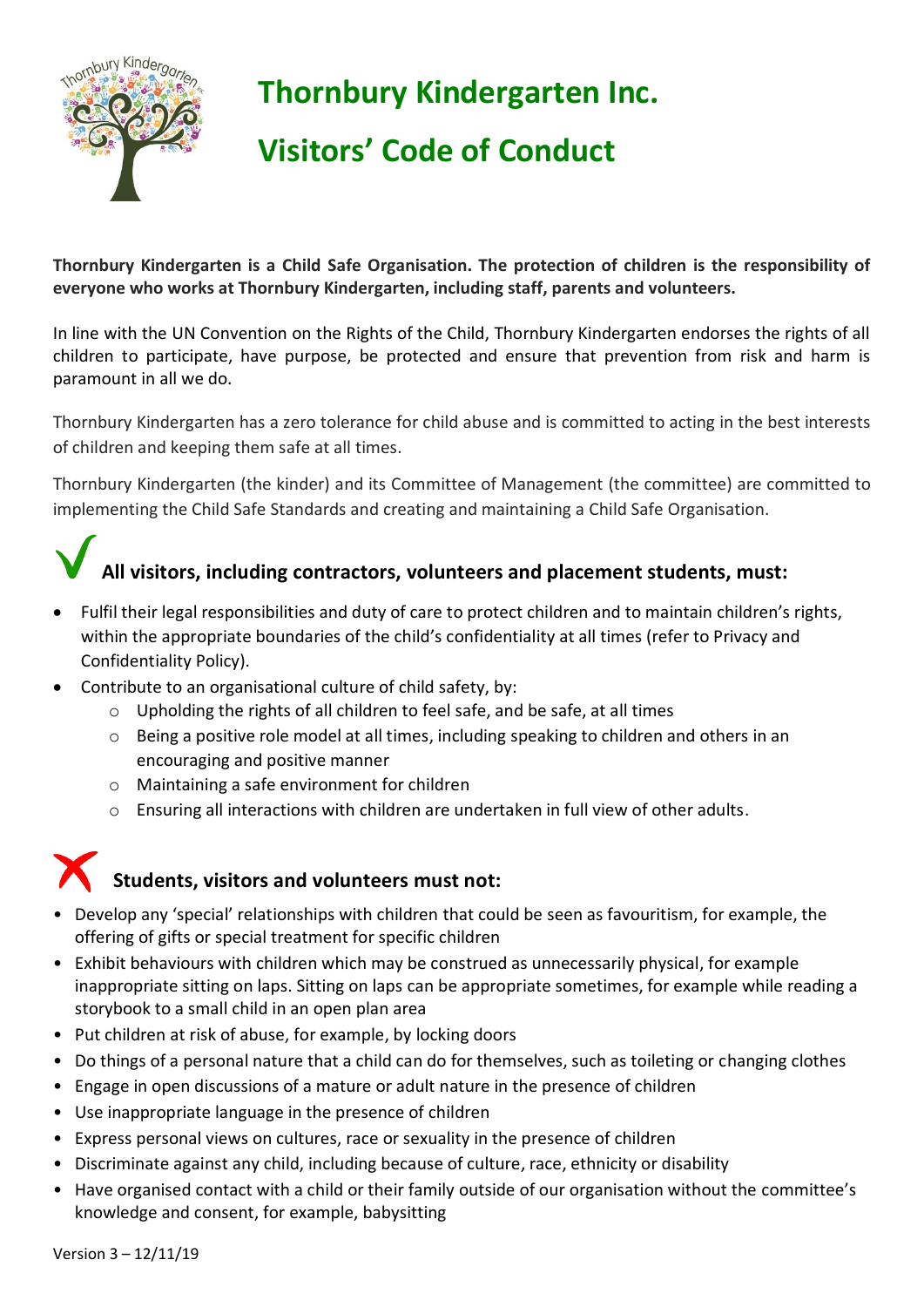- Have any online contact outside of the requirements of their role with a child or their family without the Committee's knowledge and consent.
- Ignore or disregard any suspected or disclosed child abuse.